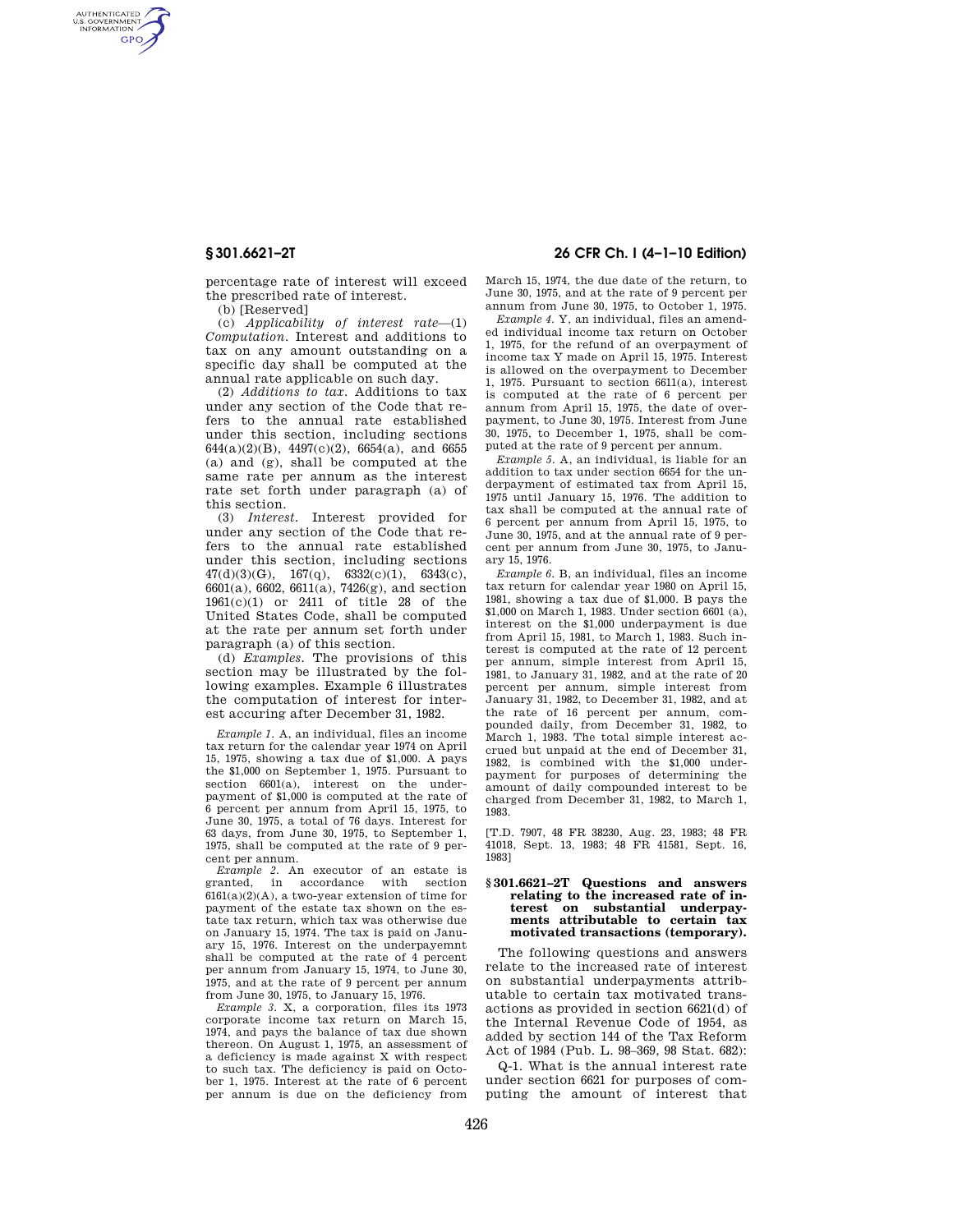## **Internal Revenue Service, Treasury § 301.6621–2T**

must be paid under section 6601 (relating to interest on underpayments)?

A-1. In general, the annual interest rate for purposes of section 6601 is the adjusted rate of interest established under section 6621 (b) §301.6621–1 (''adjusted rate''). If, however, a tax motivated underpayment (as defined in A-2 of this section) for a taxable year is substantial (as defined in A-7 of this section), section 6621(d) provides that the annual rate of interest with respect to the tax motivated underpayment is 120 percent of the adjusted rate (''120 percent rate''), rounded to the nearest tenth of a percent.

Q-2. What is a tax motivated underpayment?

A-2. A tax motivated underpayment is the portion of a deficiency (as defined in section 6211) of tax imposed by subtitle A (income taxes) that is attributable to any of the following tax motivated transactions:

(1) Any instance in which the value of any property, or the adjusted basis of any property, claimed on a return is 150 percent or more of the amount determined to be the correct amount of such valuation or adjusted basis (*i.e.,* a valuation overstatement within the meaning of section 6659(c)(1));

(2) Any loss disallowed for any period by reason of section 465(a) or any amount included in gross income by reason of section 465(e);

(3) Any credit disallowed for any period by reason of section 46(c)(8) or section  $48(d)(6)$ ;

(4) Any loss disallowed for any period with respect to a straddle, as defined in section 1092(c), but without regard to sections 1092 (d) and (e);

(5) Any use of an accounting method that may result in a substantial distortion of income for any period (see A-3 of this section); and

(6) Any deduction disallowed with respect to any other tax motivated transactions (see A-4 of this section).

Q-3. What accounting methods may result in a substantial distortion of income for any period under A-2(5) of this section?

A-3. A deduction or credit disallowed, or income included, in any of the circumstances listed below shall be treated as attributable to the use of an accounting method that may result in a substantial distortion of income and shall thus be a tax motivated transaction that results in a tax motivated underpayment:

(1) Any deduction disallowed for any period by reason of section 464 or section 278(b), relating to certain expenses of farming syndicates;

(2) In the case of a taxpayer who computes taxable income using the cash receipts and disbursements method of accounting, any interest deduction disallowed for any period by reason of section 461(g), relating to prepaid interest, provided the interest is not paid with respect to indebtedness incurred in connection with (i) the purchase, refinancing, or improvement of the principal residence of the taxpayer, or (ii) the purchase of consumer goods by the taxpayer;

(3) Any interest deduction disallowed for any period because the amount of the claimed deduction was computed using a method resulting in an amount of interest for a period that exceeds the true cost of the indebtedness for the period computed by applying the effective rate of interest on the loan to the unpaid balance of the loan for the period (*i.e.,* the economic accrual of interest for the period), provided the interest is not accrued with respect to indebtedness incurred in connection with (i) the purchase, refinancing, or improvement of the principal residence of the taxpayer, or (ii) the purchase of consumer goods by the taxpayer (see Rev. Rul. 83–84, 1983–1 C.B. 97, and sections 163(e), 446(b), and 483);

(4) Any deduction disallowed for any period under section 709, relating to organization or syndication expenditures of a partnership;

(5) In the case of any expenditure described in section 248(b) that was incurred by an S corporation, any deduction disallowed because it exceeds the amount allowable under section 248, relating to organizational expenditures;

(6) Any deduction disallowed for any period under section 267(a), relating to transactions between related taxpayers;

(7) Any deduction disallowed for any period, or any income required to be included for any period, under section 467, relating to certain payments for the use of property or services;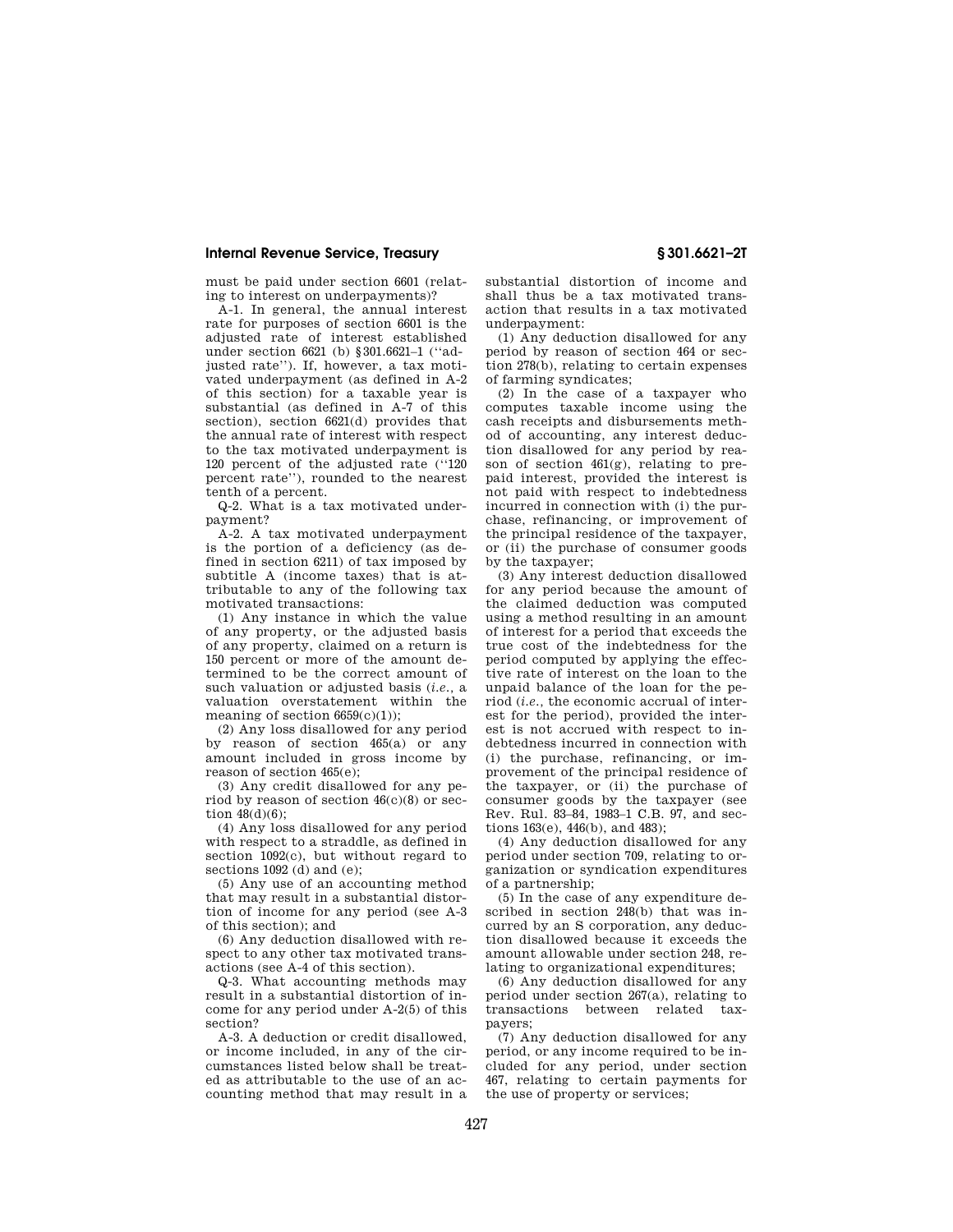(8) Any deduction disallowed for any period under section 461(i), relating to certain deductions of tax shelters; and

(9) In the case of a taxpayer who computes taxable income using the cash receipts and disbursements method of accounting, any deduction disallowed for any period because (i) the expenditure resulting in the deduction was a deposit rather than a payment, (ii) the expenditure was prepaid for tax avoidance purposes and not for a business purpose, or (iii) the deduction resulted in a material distortion of income (see, *e.g.,* Rev. Rul. 79–229, 1979–2 C.B. 210).

Q-4. Are any transaction other than those specified in A-2 of this section and those involving the use of accounting methods under circumstances specified in A-3 of this section considered tax motivated transactions under A-2(6) of this section?

A-4. Yes. Deductions disallowed under the following provisions are considered to be attributable to tax motivated transactions:

(1) Any deduction disallowed for any period under section 183, relatiing to an activity engaged in by an individual or an S corporation that is not engaged in for profit, and

(2) Any deduction disallowed for any period under section 165(c)(2), relating to any transaction not entered into for profit.

Q-5. How is the amount of a tax motivated underpayment determined?

A-5. Except as provided in A-6 of this section, the amount of a tax motivated underpayment is detemined in the following manner:

(1) Calculate the amount of the tax liability for the taxable year as if all items of income, gain, loss, deduction, or credit, had been reported properly on the income tax return of the taxpayer (''total tax liability''); and

(2) Without taking into account any adjustments to items of income, gain, loss, deduction, or credit that are attributable to tax motivated transactions (as defined in A-2 through A-4 of this section), calculate the amount of the tax liability for the taxable year as if all other items of income, gain loss, deduction, or credit had been reported properly on the income tax return of the taxpayer (''tax liability

# **§ 301.6621–2T 26 CFR Ch. I (4–1–10 Edition)**

without regard to tax motivated transactions'').

(3) The difference between the total tax liability and the tax liability without regard to tax motivated transactions is the amount of the tax motivated underpayment.

*Example.* Taxpayer A, a calendar year taxpayer, files his 1984 income tax return reporting \$70,000 of taxable income and \$23,171 of tax liability. On January 20, 1986, A enters into a closing agreement with the Internal Revenue Service that includes the following adjustments;

| Section 162 deduction disallowed (not tax moti-   |           |
|---------------------------------------------------|-----------|
|                                                   | \$7,500   |
| Loss disallowed under section 465 (tax moti-      |           |
|                                                   | 5,000     |
| Section 170 deduction disallowed because of a     |           |
| valuation overstatement (tax motivated-see A-     |           |
|                                                   | 10,000    |
| Loss disallowed with respect to a straddle as de- |           |
| fined in section 1092(c) (tax motivated-see A-    |           |
|                                                   | 7,000     |
| Other adjustments (none of which are tax moti-    |           |
|                                                   | 4,000     |
|                                                   | 70,000    |
| (Add all adjustments to items of income, gain,    |           |
| loss, deduction, or credit (including tax moti-   |           |
| vated transactions subject to section             |           |
|                                                   | $+33,500$ |
|                                                   |           |
|                                                   |           |
|                                                   | 70,000    |
| (Add adjustments to items of income, gain,        |           |
| loss, deduction, or credit other than those       |           |
| with respect to items that are tax motivated)     | $+11,500$ |
|                                                   |           |
| Tax=\$28,691 ("tax liability without regard to    |           |
| tax motivated transactions")                      | 81,500    |

The tax motivated underpayment (i.e., the underpayment attributable to tax motivated transactions) is  $$10,994$  ( $$39,685 - $28,691$ ). Accordingly, the interest on \$10,994 would be computed at the 120 percent rate.

The remainder of the underpayment (*i.e.,*  the underpayment not attributable to tax motivated transactions) is \$5,520 (\$28,691 (tax liability without regard to tax motivated  $items$ ) $-$ \$23,171 (tax paid with return)). The interest on \$5,520 would be computed at the adjusted rate.

Q-6: How are the amounts of the tax motivated underpayment and the underpayment attributable to fraud or negligence detemined if all or a portion of the taxpayer's underpayment is attributable to one or more tax motivated transactions and all or a portion is subject to the addition to tax imposed by section  $6653(a)(2)$  (in the case of an underpayment attributable to negligence or intentional disregard) or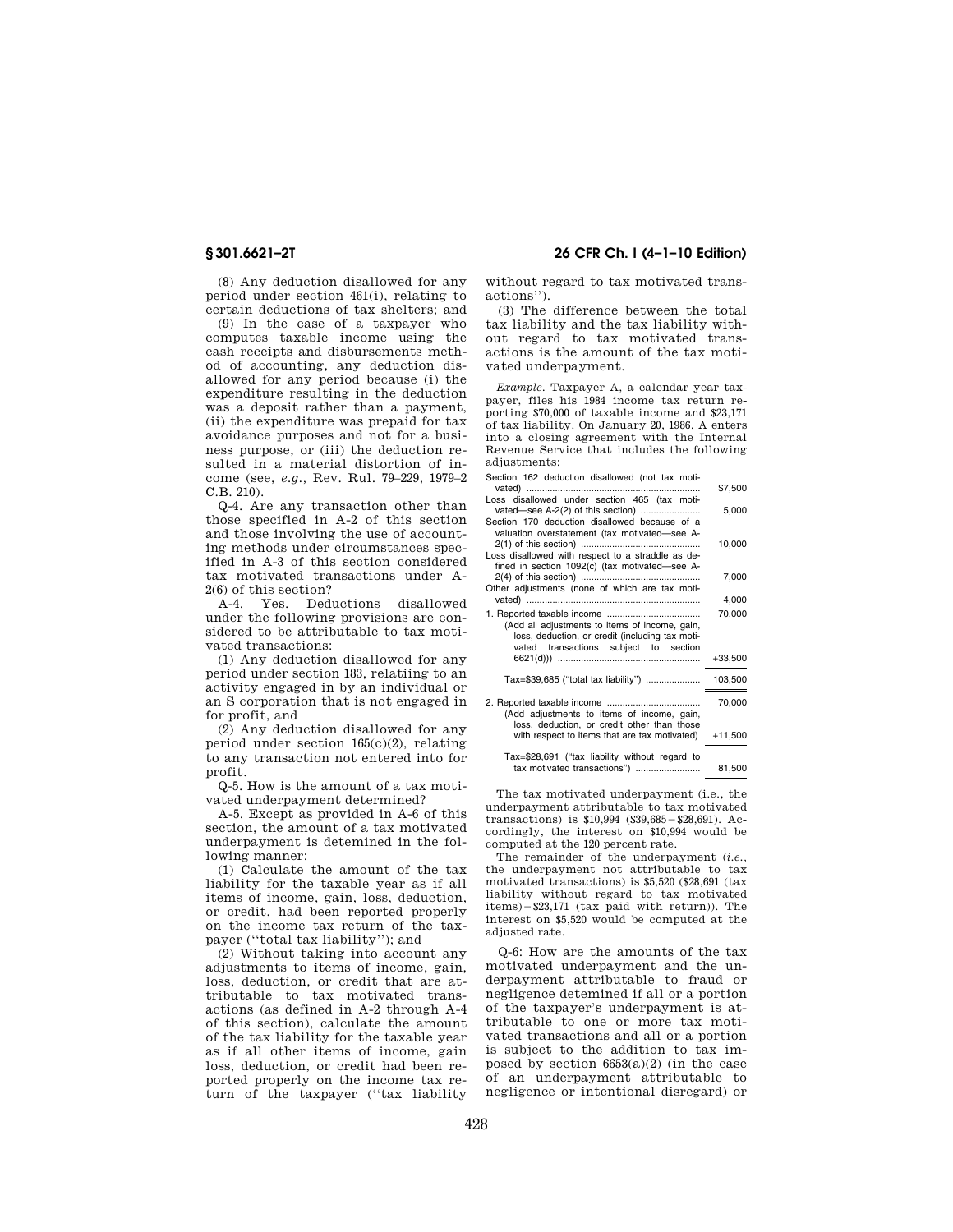## **Internal Revenue Service, Treasury § 301.6621–2T**

section  $6653(b)(2)$  (in the case of an underpayment attributable to fraud)?

A-6: If all or a portion of the taxpayer's underpayment is attributable to tax motivated transactions, and all or a portion is attributable to fraudulent or negligent items (*i.e.,* items that result in an underpayment subject to the addition to tax imposed by section 6653 (a)(2) or (b)(2)), the amount of the tax motivated underpayment and the underpayment attributable to fraud or negligence is determined in the following manner:

(1) Determine the following amounts;

(i) The tax liability for the taxable year of the taxpayer as if all items of income, gain, loss, deduction, or credit had been reported properly on the income tax return of the taxpayer (''total tax liability'');

(ii) The tax liability for the taxable year of the taxpayer as if all items of income, gain, loss, deduction, or credit without taking into account adjustments to items of income, gain, loss, deduction, or credit that are both (a) attributable to tax motivated transactions and (b) subject to section  $6653(a)(2)$  or section  $6653(b)(2)$ , had been reported properly on the income tax return of the taxpayer (''tax liability without regard to fraudulent or negligent tax motivated items'');

(iii) The tax liability for the taxable year of the taxpayer as if all items of income, gain, loss, deduction, or credit, without taking into account adjustments to items of income, gain, loss, deduction, or credit that are subject to section  $6653(a)(2)$  or section  $6653(b)(2)$ , had been reported properly on the income tax return of the taxpayer (''tax liability without regard to fraudulent or negligent items'');

(iv) The tax liability for the taxable year of the taxpayer as if all items of income, gain, loss, deduction, or credit, without taking into account adjustments to items of income, gain, loss, deduction, or credit that are either subject to section  $6653(a)(2)$  or section 6653(b)(2) or attributable to tax motivated transactions, had been reported properly on the income tax return of the taxpayer (''tax liability without regard to tax motivated or fraudulent or negligent items'').

(2) The tax motivated underpayment attributable to fraudulent or negligent items is the excess of the total tax liability over the tax liability determined without regard to fraudulent or negligent tax motivated items ((i)–(ii)).

(3) The tax motivated underpayment is the sum of (a) the tax motivated underpayment attributable to fraudulent or negligent items  $((i)–(ii))$  plus  $(b)$  the excess of the tax liability without regard to fraudulent or negligent items over the tax liability without regard to tax motivated or fraudulent or negligent items ((iii)–(iv)). Interest on this underpayment is computed at the 120 percent rate.

(4) The underpayment attributable to fraudulent or negligent items is the excess of the total tax liability over the tax liability without regard to fraudulent or negligent items ((i)–(iii)). The section 6653 addition to tax is 50 percent of the interest on this underpayment computed at the 120 percent rate on an amount equal to the tax motivated underpayment attributable to fraudulent or negligent items (computed in (2)) and at the adjusted rate on the remainder.

*Example.* Taxpayer A, a calendar year taxpayer, files his 1984 income tax return reporting \$70,000 of taxable income and \$23,171 of tax liability. On January 20, 1986, A enters into a closing agreement with the Internal Revenue Service that includes the following adjustments:

| Section 162 deduction disallowed (not tax moti-<br>vated but fraudulent or negligent)                                                                  | \$7,500               |
|--------------------------------------------------------------------------------------------------------------------------------------------------------|-----------------------|
| Loss disallowed under section 465(a) (tax moti-<br>vated-see A-2(2) of this section-and fraudu-<br>Section 170 deduction disallowed because of a       | 5,000                 |
| valuation overstatement (tax motivated-see A-<br>2(1) of this section-but not fraudulent or neg-                                                       | 10,000                |
| Loss disallowed with respect to a straddle as de-<br>fined in section 1092(c) (tax motivated-see A-<br>2(4) of this section but not fraudulent or neg- | 7,000                 |
| Other adjustments (none of which are tax moti-<br>vated or fraudulent or negligent)                                                                    | 4,000                 |
| The tax motivated underpayment is deter-<br>mined in the following manner:                                                                             |                       |
|                                                                                                                                                        | \$70,000<br>$+33,500$ |
| Tax=\$39,685 ("total tax liability")                                                                                                                   | 103,500               |
| All adjustments other than those with respect                                                                                                          | 70,000                |
| to items that are both tax motivated and                                                                                                               | $+28,500$             |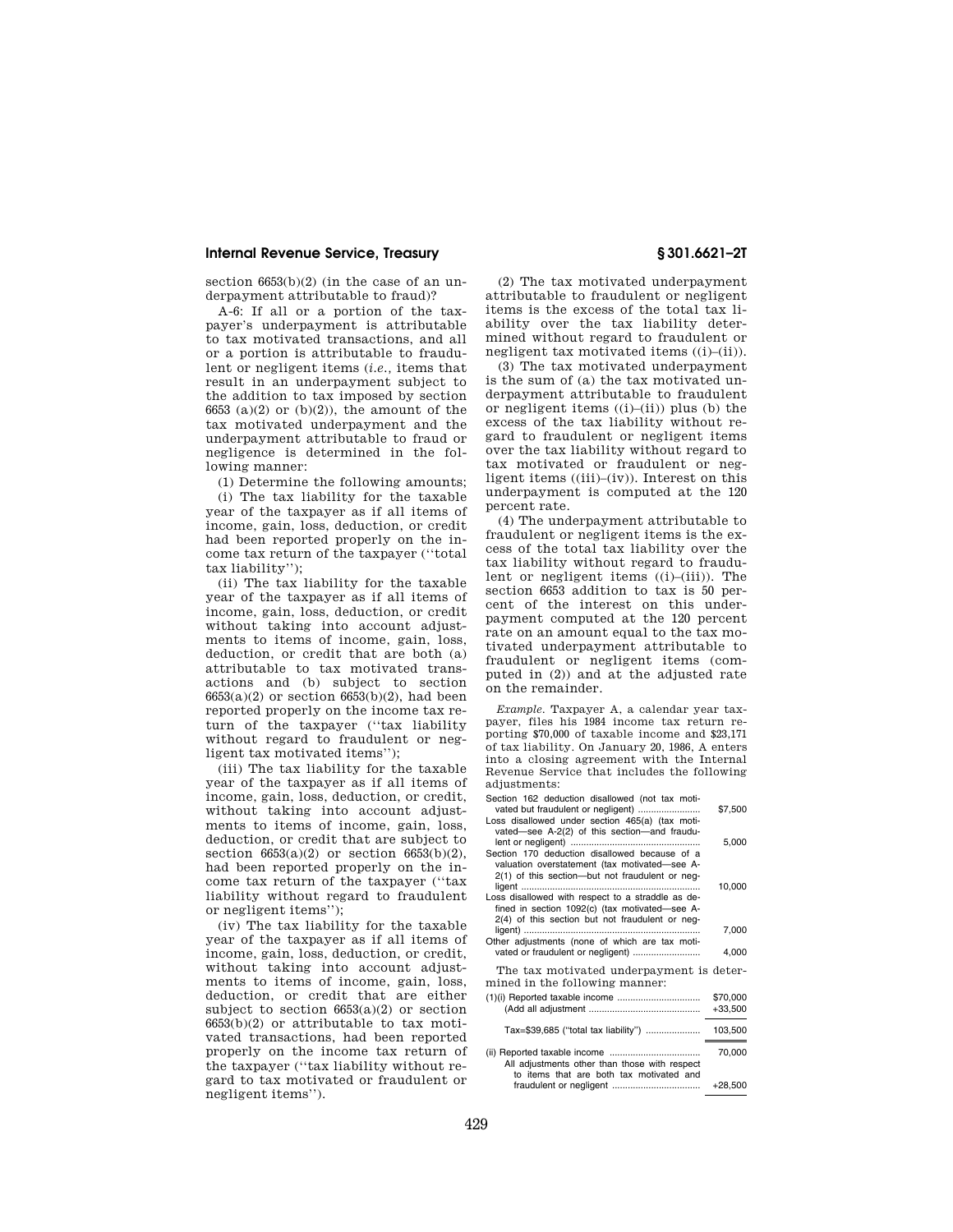|           | Tax=\$37,185 ("tax liability without regard to<br>fraudulent or negligent, tax motivated    |
|-----------|---------------------------------------------------------------------------------------------|
| 98.500    |                                                                                             |
| 70,000    | (All adjustments other than those with respect                                              |
| $+21,000$ | to items that are fraudulent or negligent)                                                  |
|           | Tax=\$33,435 ("tax liability without regard                                                 |
| 91,000    | fraudulent or negligent items")                                                             |
| 70,000    | (All adjustments other than those with respect<br>to items that are either tax motivated or |
| $+4,000$  |                                                                                             |
| 74.000    | Tax=\$25,091 ("tax liability without regard to<br>tax motivated or fraudulent or negligent  |

(2) The tax motivated underpayment attributable to fraudulent or negligent items is  $$2,500$  ((i))–(ii) or  $$39,685 - $37,185$ .

(3) The tax motivated underpayment is \$10,844 ((2)+((iii)–(iv)) or  $$2,500+($33,435-$25,091)$ ). Interest on \$10,844 is computed at the 120 percent rate.

(4) The underpayment attributable to fraudulent or negligent items is \$6,250  $((i)$ –(iii) or \$39,685 – \$33,435). The section 6653 addition to tax is 50 percent of the interest on \$6,250, computed at the 120 percent rate on an amount equal to the tax motivated underpayment attributable to fraudulent or negligent items (\$2,500) and at the adjusted rate on the remainder (\$3,750).

(5) In summary, therefore, the total underpayment is \$16,514 (total tax liability (\$39,685) less reported tax liability (\$23,171)) of which \$10,844 accrues interest at the 120 percent rate and \$5,670  $($16,514 - $10,844)$  accrues interest at the adjusted rate. In addition, \$6,250 of the underpayment is subject to the section 6653(a)(2) or section 6653(b)(2) addition to tax. The underlying interest, upon which the addition to tax is based, is computed using the 120 percent rate for the portion of the underpayment subject to section 6621(d) (\$2,500) and the adjusted rate for the portion that is not subject to section 6621(d) (\$3,750).

Q-7. Does the 120 percent rate apply to all tax motivated underpayments?

A-7. No. The 120 percent rate applies only if the tax motivated underpayment for the taxable year is substantial. A tax motivated underpayment is substantial only if it exceeds \$1,000. If, for example, a taxpayer has a \$600 underpayment attributable

# **§ 301.6621–2T 26 CFR Ch. I (4–1–10 Edition)**

to a valuation overstatement (within the meaning of section  $6659(c)(1)$  and a \$500 underpayment attributable to a loss disallowed under section 465(a), the amount of the tax motivated underpayment is \$1,100. Because the amount of the tax motivated underpayment is thus substantial the 120 percent rate applies.

Q-8. How do carryovers affect the amount of the tax motivated underpayment and the amount of the underpayment attributable to fraudulent or negligent items?

A-8. For purposes of A-5 and A-6 of this section, a net operating loss carryover, capital loss carryover, or credit carryover is treated as a deduction or credit in the year in which taken into account. In any computation of tax liability required under A-5 or A-6 of this section (*i.e.,* total tax liability, tax liability without regard to tax motivated transactions, etc.), the amount of such deduction or credit is the amount of the carryover determined as if the taxpayer had properly reported in each taxable year all items of income, gain, loss, deduction, or credit affecting the amount of the carryover other than adjustments of a type not taken into account in such computation of tax liability. A net operating loss carryback, capital loss carryback, or credit carryback is not taken into account, however, in determining the amount of the tax motivated underpayment or the amount of the underpayment attributable to fraud or negligence for periods before the last date prescribed for filing the income tax return for the taxable year in which the carryback arises (determined without regard to extensions).

Q-9. What amount is subject to the 120 percent rate if the amount of a taxpayer's unpaid tax for a year is less than the taxpayer's substantial tax motivated underpayment?

A-9. The 120 percent rate applies with respect to the lesser of—

(1) The amount of unpaid tax for the taxable year determined in accordance with §301.6601–1; or

(2) The substantial tax motivated underpayment for the taxable year.

Q-10. What is the effective date for the 120 percent rate?